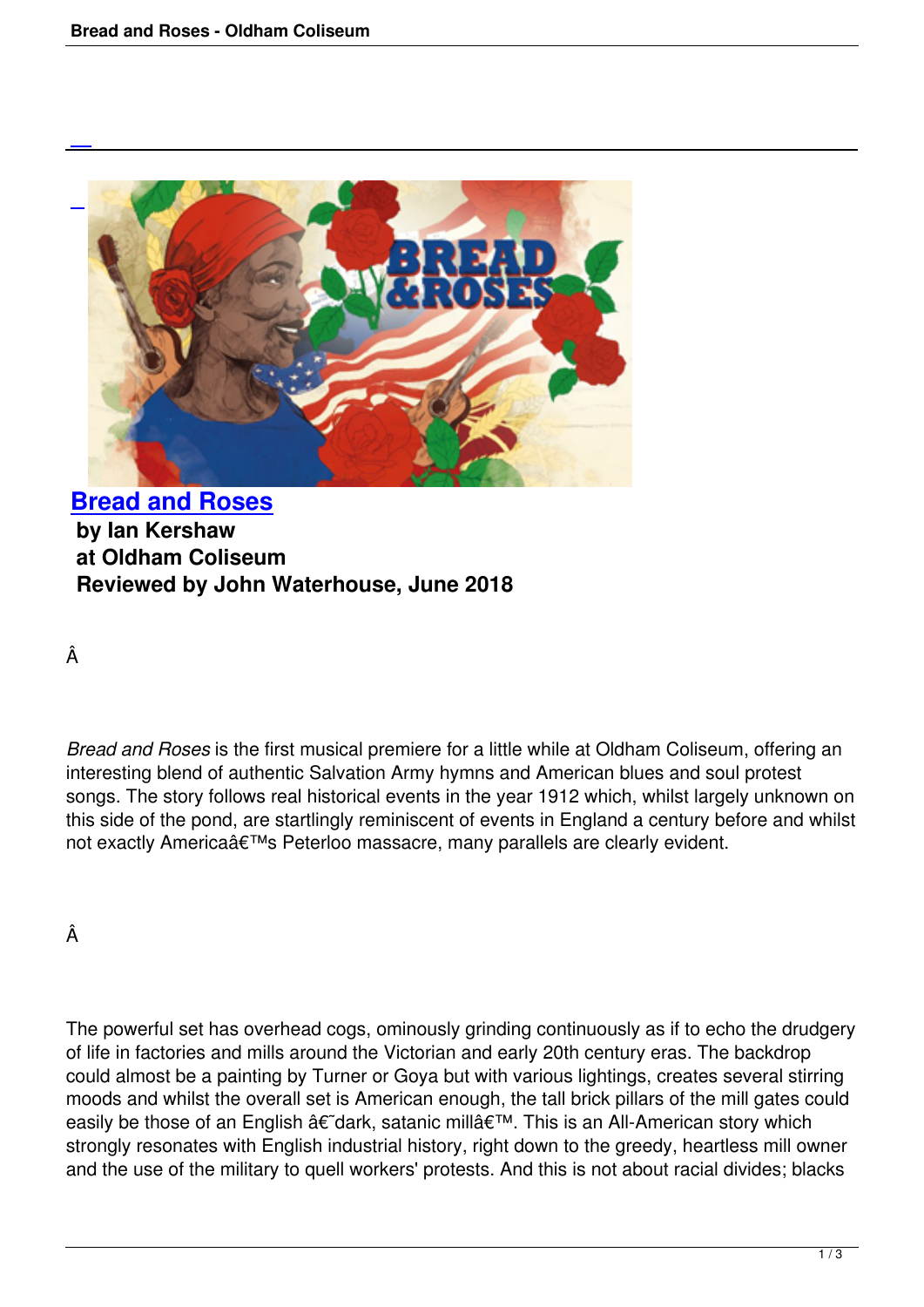and whites amidst a host of different nationalities are united as the downtrodden.

## Â

There are some differences to English workers' struggles worthy of closer examination. This is not about the birth of a political movement akin to a socialist workers party and the workers here essentially just want fair treatment rather than having a Marxist-inspired political agenda. Also, whilst the Salvation Army is closely involved, it seems very unconvincing when one Salvationist eventually openly denounces God because of the workers' sufferings. As recently as Martin Luther King in the 1960's, Christian leaders have been very closely linked to fighting oppression in America and the Salvation Army has a reputation for sticking it out through the thick of things. King himself was well aware of the potential cost; his famous  $\hat{a}\in I$ have a dream speech $\hat{\mathbf{a}} \in \mathbb{M}$  notably contains the words  $\hat{\mathbf{a}} \in \mathbb{M}$  may not get there with you $\hat{\mathbf{a}} \in \mathbb{M}$ .

Â

*Bread and Roses* is a lot more than a Dickensian-style tale of American social inequality; the play moves along at a steady pace, there are some nicely observed romantic moments and snippets of American life, such as a man teaching a woman to hold a fishing rod by a river which conjure up images of Mark Twain stories and the effect of a community is convincingly brought over. A The musical interludes are frequent and varied, including some great bluesy numbers (although the guitar does appear suspiciously modern in style).

Â

The characters are engaging. William Dukes, the villain of the piece, admirably played by **Matth ew Ganley**

, would probably be running a budget airline or a gig economy conglomerate if he were around today.